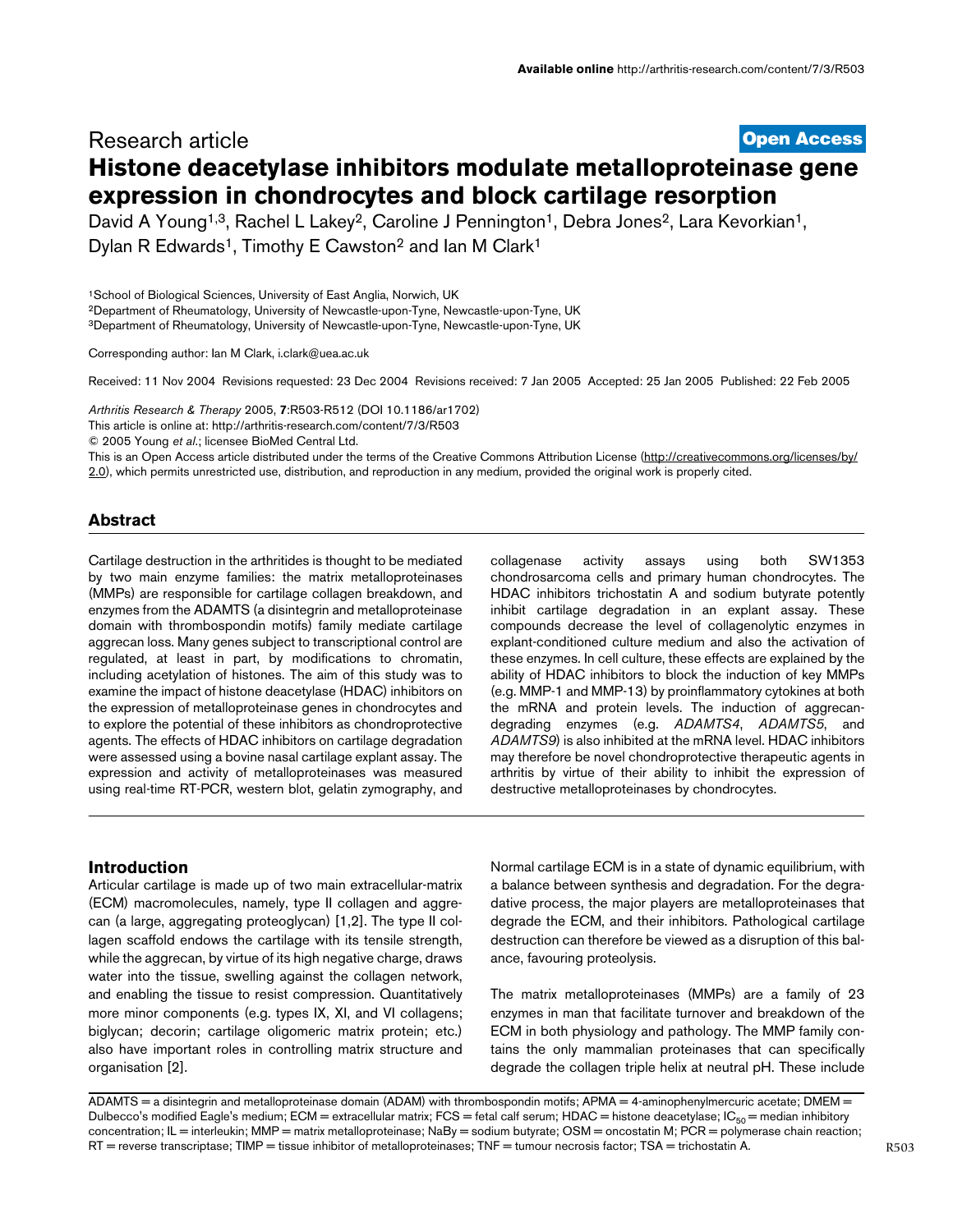the 'classical' collagenases – MMP-1, -8, and -13 – and also MMP-2 and MMP-14 (which cleave the triple helix with less catalytic efficiency). The enzyme(s) responsible for cartilage collagen cleavage in the arthritides remains open to debate [3].

A second group of metalloproteinases, the ADAMTS (a disintegrin and metalloproteinase domain with thrombospondin motifs) family, consists of 19 members, including the so-called 'aggrecanases', currently ADAMTS-1, -4, -5, -8, -9, and -15 [4- 7]. Current data support the hypothesis that aggrecanases are active early in the disease process, with later increases in MMP activity (several MMPs can also degrade aggrecan), but the exact enzyme(s) responsible for cartilage aggrecan destruction at any stage in arthritis is unclear [3,8,9].

A family of four specific inhibitors, the tissue inhibitors of metalloproteinases (TIMPs), has been described. TIMPs are endogenous inhibitors of MMPs and potentially of ADAMTSs [10]. The ability of TIMP-1 to -4 to inhibit active MMPs is largely promiscuous, though a number of functional differences have been uncovered. TIMP-3 appears to be the most potent inhibitor of ADAMTSs, for example, with a subnanomolar *K*i against ADAMTS-4 [3].

Metalloproteinase activity is regulated at multiple levels, including gene transcription. However, the role of chromatin modification, and in particular acetylation, is little researched in the metalloproteinase arena. The packaging of eukaryotic DNA into chromatin plays an important role in regulating gene expression. The DNA is wound round a histone octamer consisting of two molecules each of histones H2A, H2B, H3, and H4, to form a nucleosome [11]. This unit is repeated at intervals of approximately 200 base pairs, with histone H1 associating with the intervening DNA. Nucleosomes are generally repressive to transcription, hindering access of the transcriptional apparatus [11]. However, two major mechanisms modulate chromatin structure to allow transcriptional activity: ATPdependent nucleosome remodellers such as the Swi/Snf complex [12,13]; and the enzymatic modification of histones, via acetylation, methylation, and phosphorylation [14-16].

Acetylation by histone acetyltransferases occurs on specific lysine residues on the N-terminal tails of histones H3 and H4. This neutralisation of positive charge leads to a loosening of the histone:DNA structure, allowing access of the transcriptional machinery; furthermore, the acetyl groups may associate with and recruit factors containing bromodomains [11]. Many transcriptional activators or coactivators have (or recruit) histone acetyltransferase activity, giving a mechanism whereby acetylation can be targeted at specific gene promoters [15,16]. Conversely, histone deacetylases (HDACs) have also been characterised. Hypoacetylation of histones associates with transcriptional silence, and several transcriptional repressors and corepressors have been identified that have (or

recruit) HDAC activity [17-19]. Nonhistone substrates of histone acetyltransferases have also been described, for example, p53, E2F, nuclear factor κB, Sp3, and c-Jun [20,21].

There are two families of HDACs, the NAD+-dependent, socalled SIR2 family (sometimes called class III HDACs), and the classical HDAC family. The classical HDACs can be grouped into three classes (I, II, and IV) based on phylogeny [22]. Class I HDACs (HDAC1, 2, 3, and 8) are related to yeast RPD3, and class II HDACs (HDAC4, 5, 6, 7, 9, and 10) are more closely related to yeast HDA1 [17]. HDAC11 alone represents class IV, and HDAC11-related proteins have been described in all eukaryotic organisms other than fungi [22]. Trichostatin A (TSA) and sodium butyrate (NaBy), are HDAC inhibitors [23,24] with a broad spectrum of activity against class I and II HDACs, but not the SIR2 family. Addition of these reagents to cells should therefore block histone deacetylation and result in increased acetylation of histones on susceptible genes. The prediction would be that this would lead to an increase in gene expression, and this is largely borne out experimentally. However, there are many instances of HDAC inhibitors acting as repressors of gene expression [25-29].

HDAC inhibitors have potent antiproliferative and pro-apoptotic activities in cancer cells and this has led to the development of specific inhibitors for cancer chemotherapy. Such compounds are currently in both preclinical development and clinical trials [30].

Two recent reports demonstrate that HDAC inhibitors modulate gene expression in synovial cells [31]. In an animal model of rheumatoid arthritis (adjuvant arthritis), the expression of tumour necrosis factor α (TNF-α) was inhibited and this led to a reduction in synovial hyperplasia and joint swelling with maintenance of joint integrity [31]. Similar results were obtained in an autoantibody-mediated murine model [32]. However, no study has looked at the effect of these inhibitors on cartilage. Here, we show for the first time that HDAC inhibitors repress the expression of several members of the metalloproteinase family in chondrocytes and block cartilage destruction in an *ex vivo* model system. Hence, inhibition of HDAC activity offers a potential therapeutic strategy to prevent cartilage destruction in the arthritides.

# **Materials and methods Cell culture**

SW1353 human chondrosarcoma cells (ATCC, USA) were routinely cultured in DMEM (Invitrogen, Paisley, UK) containing 10% fetal bovine serum (Invitrogen), 2 mM glutamine, 100 IU/ml penicillin, and 100 µg/ml streptomycin. Serum-free conditions used identical medium without fetal bovine serum. For assays, cells were grown to confluency, then starved of serum for 24 hours before the addition of IL-1 $\alpha$  (R&D Systems) (5 ng/ ml) and oncostatin M (OSM) (R&D Systems) (10 ng/ml) in the absence or presence of HDAC inhibitors (TSA, 50 to 500 ng/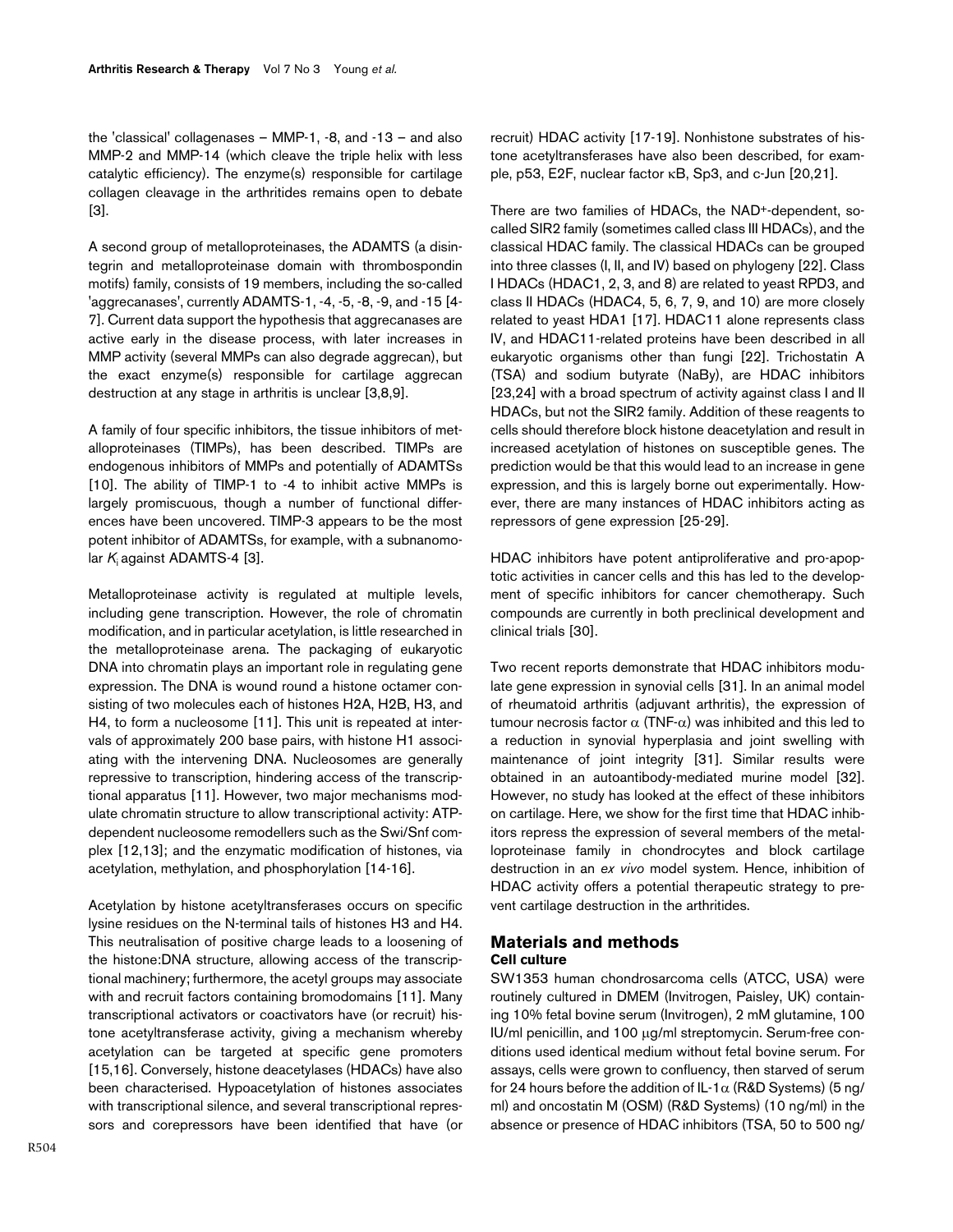ml, and NaBy, 1 to 10 mM) (Calbiochem, Nottingham, UK). Experiments were performed in six-well plates (Nunc, Fisher Scientific, Loughborough, UK) with all conditions in duplicate or triplicate. To obtain primary human chondrocytes, fresh human articular cartilage samples (from patients undergoing hip or knee replacement surgery at the Norfolk and Norwich University Hospital) were digested overnight in DMEM containing 2 mg/ml of collagenase Type 1A (Sigma, Poole, UK). The resulting cells were washed with PBS, resuspended in DMEM containing 10% FCS and antibiotics as above, and then plated at 1  $\times$  10<sup>6</sup> cells in 75-cm<sup>2</sup> flasks. At confluence, cells were passaged and replated at 1:2 dilution.

### **RNA isolation and synthesis of cDNA**

RNA was isolated from monolayer cultures using Trizol reagent (Invitrogen). cDNA was synthesised from 1 µg of total RNA using Superscript II reverse transcriptase (Invitrogen) and random hexamers in a total volume of 20 µl according to the manufacturer's instructions. cDNA was stored at -20°C until use in downstream PCR.

### **RT-PCR**

For quantitative real-time PCR, sequences and validation for *MMP* and *TIMP* primers and probes are as previously described [33] and so are *ADAMTS* primers and probes [34]. In order to control against amplification of genomic DNA, primers were placed within different exons close to an intron/exon boundary with the probe spanning two neighbouring exons where possible. BLAST searches for all the primer and probe sequences were also conducted to ensure gene specificity. The 18 S ribosomal RNA gene was used as an endogenous control to normalise for differences in the amount of total RNA present in each sample; 18 S rRNA primers and probe were purchased from Applied Biosystems (Warrington, UK).

Relative quantification of genes was performed using the ABI Prism 7700 sequence detection system (Applied Biosystems) in accordance with the manufacturer's protocol. PCR reactions contained 5 ng of reverse transcribed RNA (1 ng for 18 S analyses), 50% TaqMan 2X Master Mix (Applied Biosystems), 100 nM of each primer, and 200 nM of probe in a total volume of 25 µl. Conditions for the PCR reaction were 2 min at 50°C, 10 min at 95°C, and then 40 cycles each consisting of 15 s at 95°C and 1 min at 60°C.

Conventional RT-PCR for collagen and aggrecan expression was as previously described [35].

#### **Cartilage degradation assay**

Bovine nasal cartilage was cultured as previously described [36]. Briefly, discs (approximately 2 mm in diameter by 1 to 2 mm thick) were punched from bovine nasal septum cartilage; three discs per well in a 24-well plate were incubated overnight in control, serum-free medium (DMEM containing 25 mM HEPES, 2 mM glutamine, 100 µg/ml streptomycin, 100 IU/ml

penicillin, 2.5 µg/ml gentamicin, and 40 u/ml nystatin). Fresh control medium with or without test reagents (each condition in quadruplicate) was then added (day 0). Cartilage was incubated until day 7 and supernates were harvested and replaced with fresh medium containing the same test reagents as day 0. On day 14, supernates were harvested and the remaining cartilage was digested with papain. The viability of cartilage explants was assessed by measurement of lactate dehydrogenase (LDH) in the conditioned medium (CytoTox 96 assay, Promega, Southampton, UK). Hydroxyproline release was assayed as a measure of collagen degradation [37], and glycosaminoglycan release was assayed as a measure of proteoglycan degradation [36]. Collagenase activity was determined by the 3H-acetylated collagen diffuse fibril assay using a 96-well plate modification [38] and a standard curve and appropriate sample dilutions; one unit of collagenase activity degraded 1 µg of collagen per minute at 37°C. APMA (4-aminophenylmercuric acetate) was used to activate procollagenases [38]. Statistical analysis was performed using Student's *t*-test.

## **Gelatin zymography**

Samples were electrophoresed under nonreducing conditions by SDS–PAGE in 10% polyacrylamide gels copolymerised with 1% gelatin. Gels were washed vigorously twice for 15 min in 2.5% Triton X-100 to remove SDS, then incubated overnight in 50 mM Tris/HCl, pH7.5, 5 mM CaCl<sub>2</sub> at 37°C. Gels were then stained with Coomassie brilliant blue. Parallel gels were incubated in buffers containing either 5 mM EDTA or 2 mM 1,10-phenanthroline to show that lysis of gelatin was due to metalloproteinase activity.

#### **Western blotting**

Samples of conditioned culture medium were precipitated with an equal volume of ice-cold 10% w/v trichloroacetic acid. Precipitates were resuspened in loading buffer and electrophoresed under reducing conditions by SDS–PAGE in 10% polyacrylamide gels. Proteins were then transferred to an Immobilon P membrane (Millipore, Watford, UK) and probed with either rabbit anti-(human MMP-1), [39], sheep anti- (human MMP-1) [40], or sheep anti-(human MMP-13) [40].

#### **Results**

# **Histone deacetylase inhibitors block cartilage resorption and concurrently decrease collagen- and gelatin-degrading proteolytic activities**

The combination of IL-1 $\alpha$  and OSM has previously been shown to reproducibly and potently induce cartilage proteoglycan and collagen proteolysis both *in vitro* and *in vivo* [41,42]. The addition of TSA or NaBy to bovine nasal cartilage explant culture stimulated to resorb with IL-1 $\alpha$  and OSM caused a dose-dependent (50 to 500 ng/ml TSA, 1 to 10 mM NaBy) inhibition of both proteoglycan and collagen release (at day 7 and 14 respectively) (Fig. 1). TSA is reported to have an  $IC_{50}$  (median inhibitory concentration) in the nanomolar range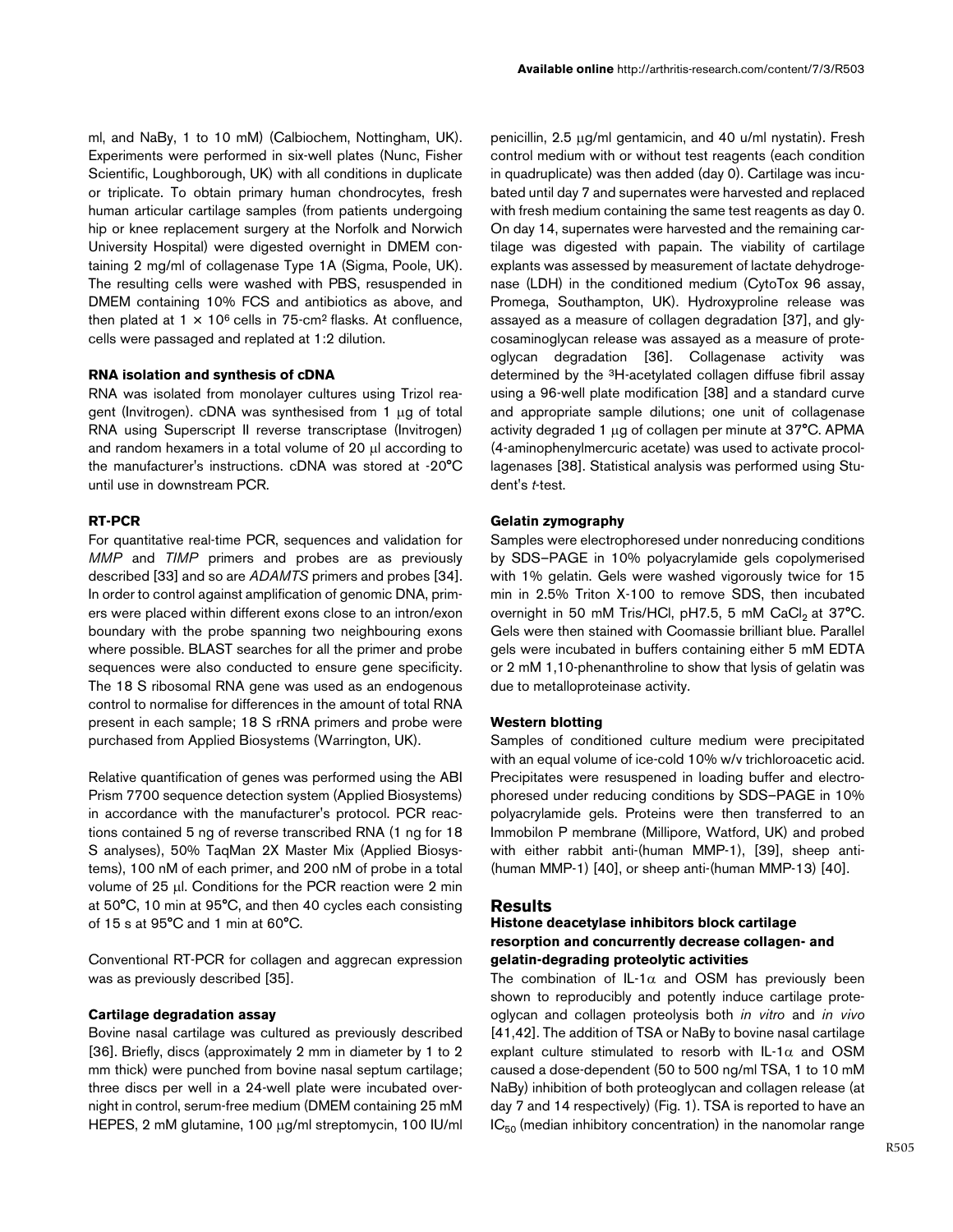

Histone deacetylase inhibitors block cartilage glycosaminoglycan and collagen loss induced by IL-1 $\alpha$ /OSM. Bovine nasal cartilage discs were cultured in the presence or absence of I/O (a combination of IL-1 $\alpha$  and oncostatin M (OSM)) and a histone deacetylase inhibitor, either **(a)** I/O (1 ng/ml IL-1α, 10 ng/ml OSM) with trichostatin A (TSA) or **(b)** I/O (0.2 ng/ml IL-1α, 2 ng/ml OSM) with sodium butyrate (NaBy). Cartilage was incubated until day 7 and supernates were harvested and replaced with fresh reagents until day 14. Glycosaminoglycan (GAG) release is shown as at day 7 and was assayed using the dimethylmethylene blue method. Collagen release is shown as at day 14 and was measured using an assay for hydroxyproline. Viability was assessed by measuring lactate dehydrogenase in the conditioned medium. Assays were performed at least twice using quadruplicate samples; means ± standard deviations are represented. \**P* < 0.05, \*\**P* < 0.01, \*\*\**P* < 0.001.

 $(50 \text{ ng/ml} = 165 \text{ nM})$ , but this does vary depending upon the HDAC and assay used (e.g. [43]); NaBy is reported to have an  $IC_{50}$  in themillimolar range. The need for TSA, a hydroxamate, to penetrate the highly negatively charged cartilage matrix will also raise the effective  $IC_{50}$  in the cartilage explant assay. The time points of medium collection, days 7 and 14, are those at which release of, respectively, proteoglycan and collagen are reproducibly close to 100%, since proteoglycan release is an earlier event in cartilage degradation. At these time points, proteoglycan release showed less sensitivity to HDAC inhibitors than collagen release, behaviour that may reflect its more rapid kinetics. Indeed, in a preliminary experiment at day 3, where IL-1α/OSM-induced proteoglycan release was approximately 50%, an increased sensitivity to HDAC inhibitors was seen (data not shown). Lactate dehydrogenase release, used as a measure of toxicity, was no greater in the presence of TSA or NaBy (at any concentration) than in the comparator control cultures (i.e. either without any addition or treated with  $IL-1\alpha/$ OSM) at either day 7 or day 14; furthermore, no dose-dependent effects of TSA or NaBy on the release of lactate dehydrogenase were observed (data not shown).

Figure [2a](#page-4-0) shows collagenase activity at day 14 in the absence or presence of TSA, assayed in the conditioned medium from the explant assay discussed above. Treatment with IL-1 $\alpha$  and OSM increased collagenase activity in the medium, and all collagenases were in the active form (since the addition of the procollagenase activator APMA did not lead to an increase in activity). The additional presence of TSA at the lowest dose (50 ng/ml) decreased the level of active collagenase, whereas total collagenase was unchanged; that is, the percentage of collagenase that was active was decreased (since the addition of APMA led to increased activity in the assay, demonstrating the presence of procollagenases). With increasing dose, TSA decreased the level of both active and total collagenase; that is, the total amount of collagenase in the medium was decreased and the percentage of this enzyme(s) that was activated also decreased. Similar results were obtained using NaBy (data not shown).

Figure [2b](#page-4-0) shows a gelatin zymogram of the day-14 medium cartilage-explant-conditioned medium in the absence or presence of TSA. Unstimulated explants produce a low constitutive level of gelatinolytic activity, which was probably due to proMMP-2. The addition of IL-1 $\alpha$  and OSM induced three major gelatinolytic activities, which ran as poorly resolved doublets (all activities shown were blocked by metalloproteinase inhibitors EDTA and 1,10-phenanthroline, and were therefore due to the action of metalloproteinases; see Materials and methods). The largest of these probably equates to bovine MMP-9 (both pro- and active); there was an induction and activation of MMP-2 and an induction of a lower-molecular-weight activity that may represent collagenases MMP-1 and MMP-13, but could include other MMPs, many of which have at least some activity against gelatin. Both of the collagenases, and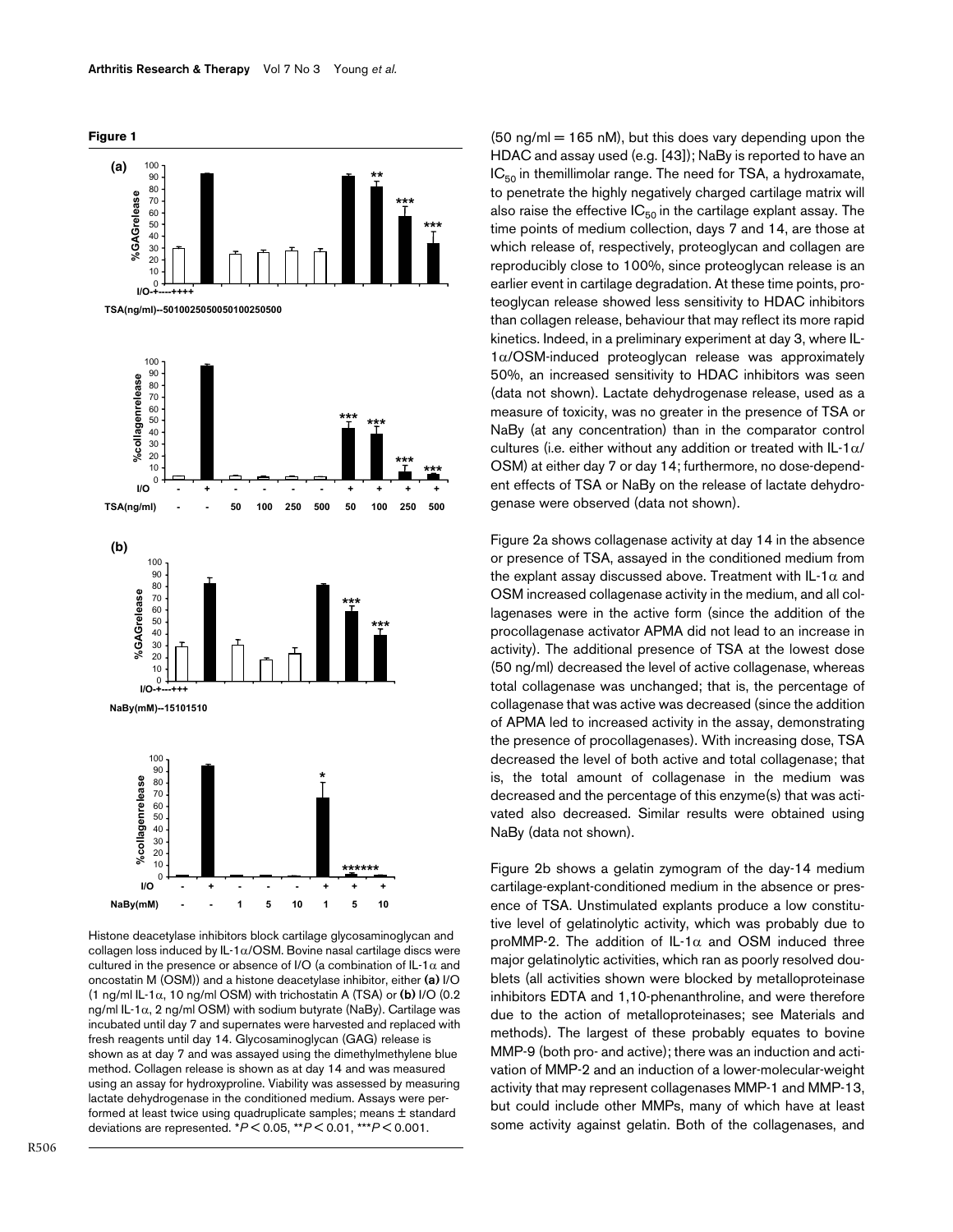<span id="page-4-0"></span>



HDAC inhibitors decrease collagenolytic and gelatinolytic activity from bovine nasal explants and block collagenase activation. Conditioned media from cartilage assays (day 14) as in Fig. 1a were assayed **(a)** for collagenase activity in the presence or absence of 0.67 mM APMA, an activator of procollagenases (means ± standard errors of the mean), and **(b)** for gelatinase activity, using gelatin zymography. APMA, aminophenylmercuric acetate; HDAC, histone deacetylase; I/O, a combination of IL-1α and OSM; MMP, matrix metalloproteinase; OSM, oncostatin M; TSA, trichostatin A.

particularly MMP-13, have gelatinolytic activity [44,45], and this would therefore be in agreement with the induction of collagenase activity shown in Fig. [2](#page-4-0). TSA at the lowest dose (50 ng/ml) caused a marked reduction in the lowest-molecularweight activity, while increasing doses reduced the activities of all the gelatinolytic enzymes to background levels.

# **Histone deacetylase inhibitors modulate MMP gene expression**

Using the SW1353 chondrosarcoma cell line as a model in which to look at the regulation of metalloproteinase and TIMP gene expression, we profiled the expression of all *MMP*s, *ADAMTS*s, and *TIMP*s in cells stimulated with IL-1α and OSM in the absence or presence of HDAC inhibitors at the doses used for the cartilage explant experiments above. Figure [3a](#page-5-0) shows typical responses for genes induced by IL-1 $\alpha$  and OSM. A number of genes – *MMP1*, *MMP3*, *MMP7*, *MMP8*, *MMP10*, *MMP12*, *MMP13*, *ADAMTS4*, and *ADAMTS9* – were robustly induced by the combination of  $IL-1\alpha$  and OSM (though both *ADAMTS4* and *ADAMTS5* were expressed only at low levels in this cell line, with *ADAMTS5* showing a weak induction with IL-1 $\alpha$  and OSM). Of these induced genes, including *ADAMTS5*, all but *ADAMTS4* showed repression by both TSA and NaBy. *ADAMTS4*, while strongly induced by IL- $1\alpha$  and OSM, was not repressed by either HDAC inhibitor in this cell line. The expression of a number of genes (*MMP2*, *MMP9*, *MMP16*, and *MMP19*; *ADAMTS1*, *ADAMTS2*, *ADAMTS7*, *ADAMTS12*, *ADAMTS13*, and *ADAMTS20*; *TIMP3*) was unaffected by the HDAC inhibitors, whereas the expression of several genes was induced by HDAC inhibitors

alone (*MMP17*, *MMP23*, *MMP28*; *ADAMTS15* and *ADAMTS17*; *TIMP2*). The varying response to HDAC inhibitors across the gene families also affirms that the compounds are not simply showing a nonspecific toxicity.

In order to verify that the effects of HDAC inhibitors were not specific to the SW1353 cell line, we undertook a similar experiment on a subset of genes, using primary articular chondrocytes isolated from both knee and hip joint (i.e. from two different donors). *MMP1* and *MMP13*, the two major specific collagenases, were strongly induced by IL-1 $\alpha$  and OSM, and this induction was repressed by both TSA (500 ng/ml) and NaBy (10 mM) (Fig. [3](#page-5-0)b). *MMP8* was expressed at much lower levels in these cells but followed the same pattern of responses (data not shown). The IL-1 $\alpha$  and OSM induction of *MMP3* gene expression was only poorly repressed by HDAC inhibitors in the primary chondrocytes (data not shown). In these cells, *ADAMTS4*, *ADAMTS5*, and *ADAMTS9* were all induced by IL-1 $\alpha$  and OSM and the induction was repressed by HDAC inhibitors (Fig. [3](#page-5-0)c). These primary chondrocytes, although grown in monolayer culture, still express type II collagen and aggrecan at the passage at which this experiment was performed.

# **Histone deacetylase inhibitors repress MMP protein expression and activity**

In order to ascertain if changes at the level of steady-state mRNA are mirrored at the protein level, we performed western blots on the conditioned medium of SW1353 cells at a 24 hour time point. Both MMP-1 and MMP-13 proteins were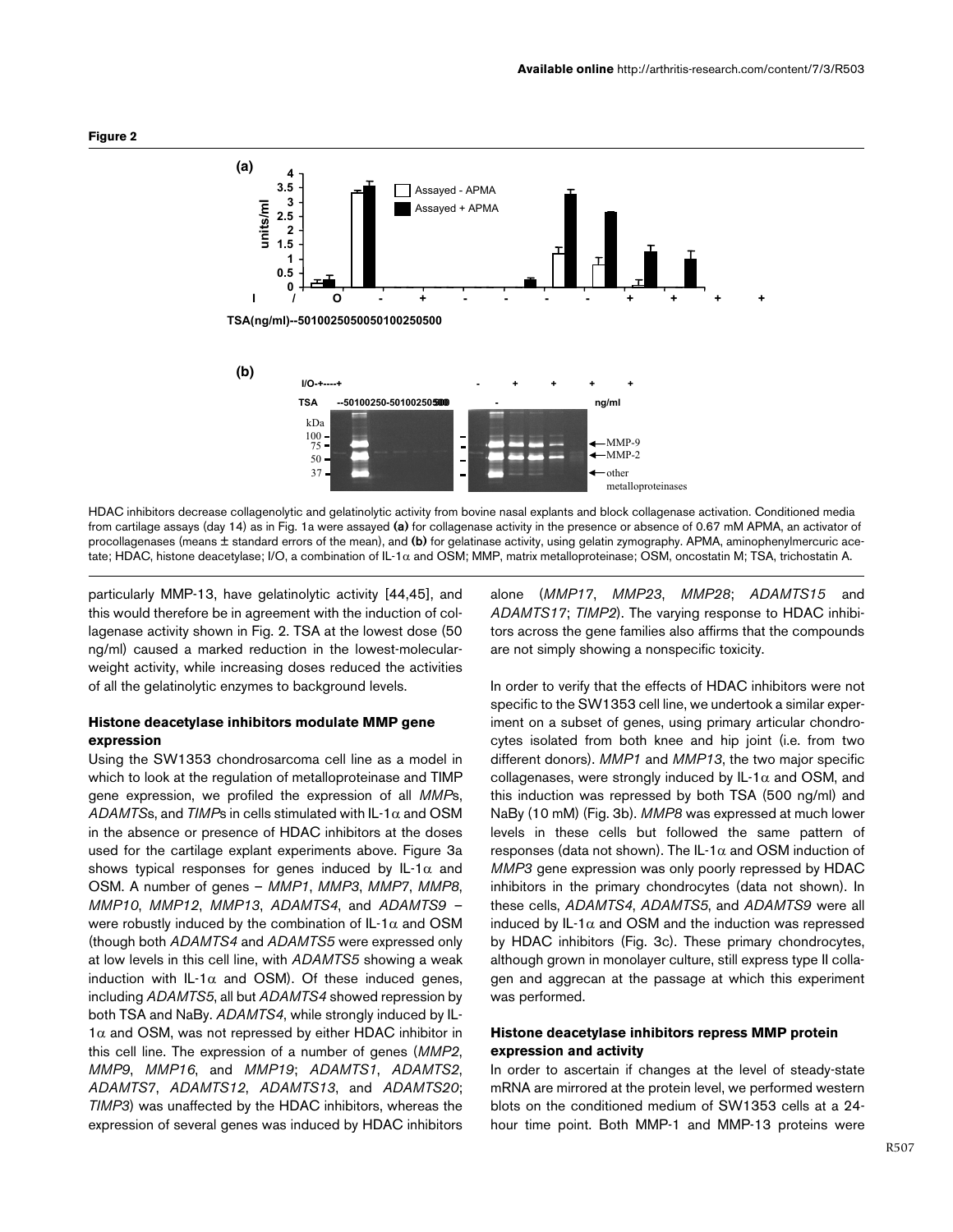<span id="page-5-0"></span>



Histone deacetylase inhibitors abrogate IL-1α/OSM-induced expression of key metalloproteinase genes genes. Cells were starved of serum for 24 hours before stimulation with I/O, a combination of IL-1 $\alpha$  (5 ng/ml) and oncostatin M (OSM) (10 ng/ml) for 6 hours in the absence or presence of either trichostatin A (TSA) (**(a)** as shown or **(b, c)** 500 ng/ml) or NaBy ((a) as shown; (b, c) 10 mM). Total RNA was isolated and subjected to quantitative RT-PCR for expression of the genes (a, b) *MMP1* and *MMP13* and (c) *ADAMTS4*, *ADAMTS5*, and *ADAMTS9*. Data were normalised to the 18 S rRNA housekeeping gene; means and ranges are plotted. Absolute numbers are primer/probe-set-dependent and so cannot be compared between genes. (a) SW1353 chondrosarcoma cells; (b, c) primary human chondrocytes; (b) (inset) expression of *COL2A1* and *aggrecan* by conventional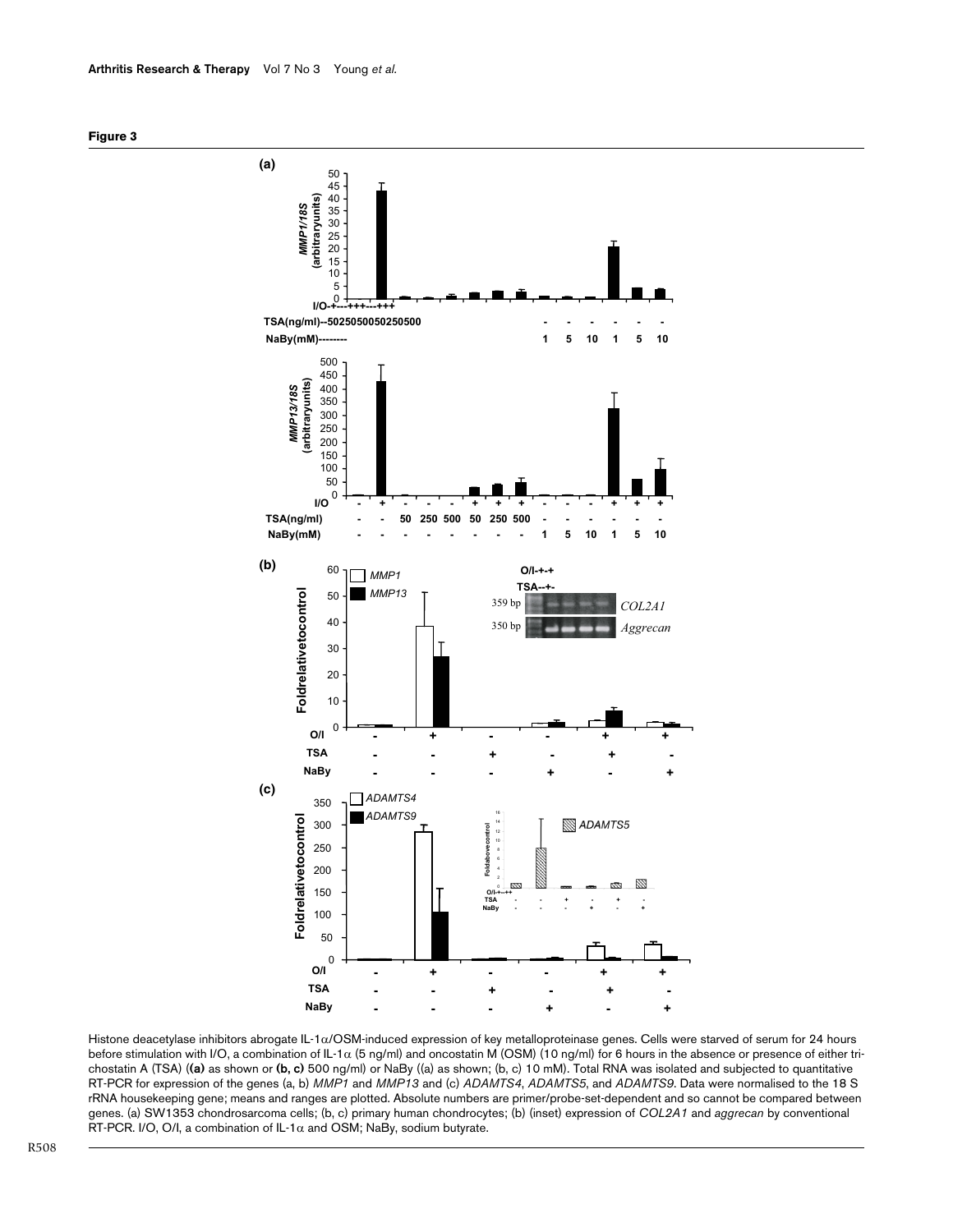



Histone deacetylase inhibitors repress matrix metalloproteinase (MMP) protein expression and activity. Cells were starved of serum for 24 hours before stimulation with I/O, a combination of IL-1 $\alpha$  (5 ng/ml) and oncostatin M (10 ng/ml), for 24 hours in the absence or presence of trichostatin A (TSA) (500 ng/ml) or sodium butyrate (NaBy) (10 mM). Conditioned media were subjected to western blot analysis using a rabbit anti-(human MMP-1) antibody or a sheep anti-(human MMP-13) antibody or gelatin zymography, as described in Materials and methods.

potently induced by treatment with IL-1 $\alpha$  and OSM and this induction was repressed by both TSA and NaBy in the same manner as the mRNA (Fig. 4). Two different anti-MMP-1 antibodies (one raised in rabbits [39] and one raised in sheep [40]) cross-react with a protein of slightly lower M<sub>r</sub> than MMP-1 in the SW1353-conditioned medium. The identity of this protein is unknown, but its expression has been previously documented [40] (though misinterpreted as that of active MMP-1), it is unaltered by the stimuli used, and it is not present in conditioned medium from primary chondrocytes (data not shown).

Gelatin zymography showed some induction of MMP-9, as well as multiple bands at around the *M<sub>r</sub>* of the collagenases that are induced by IL-1 $\alpha$ /OSM and repressed by the additional presence of HDAC inhibitors in this system.

### **Discussion**

HDAC inhibitors are currently being developed as cancer therapeutics, largely by virtue of their impact upon the cell cycle and apoptosis [30] in transformed cells. However, it is clear that such compounds have pleiotropic effects on gene expression. Conceptually, the action of HDAC inhibitors leading to an increase in histone acetylation should induce expression of susceptible genes, but in fact, many instances of a repression of gene expression have been reported [25-29]. In yeast, the ability of TSA to down-regulate some genes very rapidly (within 15 min of exposure) suggests that HDACs may function as direct transcriptional activators in some instances [25].

The combination of IL-1 and oncostatin M potently induces both cartilage aggrecan and collagen degradation *in vitro* and *in vivo* [41,42] and these factors induce the expression of a

number of metalloproteinase genes in chondrocyte cell lines [46]. The addition of either of two chemically distinct HDAC inhibitors to cartilage explant cultures blocks IL-1/OSMinduced cartilage catabolism with a decrease in collagenolytic activity in the conditioned culture medium. TSA and NaBy themselves do not directly inhibit collagenase activity, and it therefore seemed likely that they were altering expression of genes encoding the metalloproteinases or their inhibitors. Using SW1353 chondrosarcoma cells, which are known to respond to IL-1/OSM [40], and primary chondrocytes, realtime RT-PCR gene profiling showed that the expression of a number of *MMP* and *ADAMTS* genes was robustly induced by IL-1/OSM and repressed by HDAC inhibitors. In SW1353 cells, *MMP2* is not induced by IL-1/OSM nor altered by HDAC inhibitors; *MMP9* is weakly induced by IL-1/OSM and this induction is repressed by HDAC inhibitors. In primary chondrocytes, *MMP2* expression is induced approximately twofold to fourfold by IL-1/OSM, but is not then repressed by HDAC inhibitors. This is in marked contrast to the zymography data from cartilage explants and suggests a role for cell–matrix interactions in mediating the effects of IL-1/OSM on these gelatinase genes.

Previous studies have shown that TSA represses *MMP2* expression in mouse 3T3 fibroblasts but not in human HT1080 fibrosarcoma cells [47,48], showing that the effects of HDAC inhibitors on MMP expression are specific to cell type and potentially to species. In primary chondrocytes, the effects of HDAC inhibitors on the collagenases (*MMP1*, *MMP8*, *MMP13*) mirrored that seen in the SW1353 cell line; however, *MMP3*, though strongly induced by IL-1/OSM in primary chondrocytes, was not significantly repressed by HDAC inhibitors. The ability of HDAC inhibitors to repress *MMP* expression at the mRNA level is reiterated at the protein level, as we have shown for MMP-1 and MMP-13. In primary chondrocytes, the aggrecanases *ADAMTS4*, *ADAMTS5*, and *ADAMTS9* were also strongly induced by IL-1/OSM and were repressed by HDAC inhibitors. In SW1353 cells, both *ADAMTS4* and *ADAMTS5* genes are expressed at a very low level and are therefore difficult to measure; *ADAMTS9*, however, is expressed robustly, is induced by IL-1/OSM, and is repressed by HDAC inhibitors, with a pattern similar to that shown for *MMP1* and *MMP13* in Fig. [3](#page-5-0)a. This repression of aggrecanase gene expression is consistent with the ability of HDAC inhibitors to inhibit cartilage glycosaminoglycan release as shown in Fig. 1.

HDAC inhibitors appear to affect not only the expression of collagenolytic and gelatinolytic MMPs, but also their activation (Fig. [2](#page-4-0)). It is known that activation of procollagenases is a key control point in cartilage resorption and this can be mediated by cascades within the MMP family (e.g. MMP-3 can activate procollagenases) or via the action of other enzyme families (e.g. plasmin, a serine proteinase) [49,50]. Therefore, it is likely that HDAC inhibitors repress the expression of one or more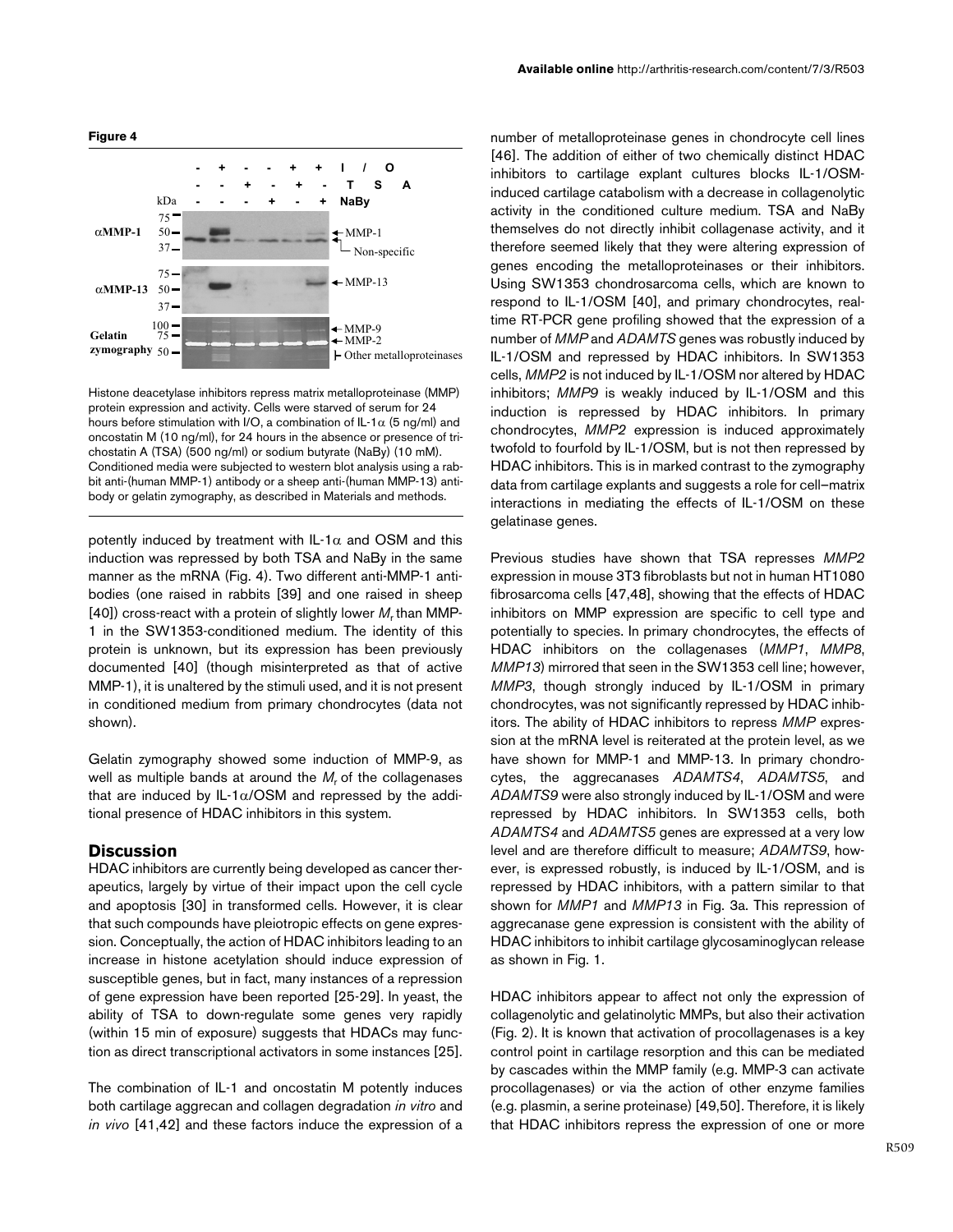key procollagenase activators in cartilage; study of, for example, plasminogen or plasminogen activator expression might be informative.

Since almost all metalloproteinase genes that are robustly induced by IL-1/OSM are then repressed by the further addition of HDAC inhibitors, a likely explanation is the ability of HDAC inhibitors to interfere with IL-1/OSM signalling. Since these cytokines are proinflammatory mediators, action via nuclear factor κB is one possibility; however, the literature shows that TSA actually potentiates signalling through this pathway [51,52]. OSM, an IL-6 family cytokine, signals through the STAT pathway; recent reports show that HDAC activity plays an essential role in at least STAT1 signalling, and that TSA can therefore abrogate STAT1-induced gene expression [53,54]. We (TEC and co-workers) have previously reported that at least STAT3 signalling indirectly mediates the ability of IL-1/OSM to induce *MMP1* gene expression [55]. Dissecting the pathways that mediate the impact of HDAC inhibitors on induction of metalloproteinase genes by IL-1/ OSM will therefore be one focus of our future work.

Two previous reports using the rodent models of rheumatoid arthritis (rat adjuvant arthritis and murine autoantibody-mediated arthritis) showed that HDAC inhibitors (TSA, phenylbutyrate, or FK228) block proliferation of cultured synovial fibroblasts with accompanying up-regulation of cell cycle inhibitors (p16<sup>INK4</sup> and p21<sup>Cip1</sup>) [31,32]. *In vivo*, this was mirrored with inhibition of synovial hyperplasia and pannus formation, leading to abrogation of cartilage destruction in the models. Interestingly, the HDAC inhibitors also repressed expression of TNF- $\alpha$  and/or IL-1 in synovial tissue. These reports suggest that HDAC inhibitors may represent a new class of compounds for treatment of rheumatoid arthritis [31,32]. Anti-inflammatory properties of another HDAC inhibitor, suberoylanilide hydroxamic acid (SAHA), have also been demonstrated *in vitro* and *in vivo*, via the suppression of proinflammatory cytokines such as TNF- $\alpha$  and IL-1 [56,57].

All of these papers suggest a major effect of HDAC inhibitors in repressing the production of proinflammatory cytokines. Our current data show for the first time that HDAC inhibitors can also function as potent repressors of key metalloproteinase expression in cartilage and chondrocytes and thus block cartilage breakdown. This suggests they may have wider therapeutic use outside of just the inflammatory arthritides, as chondroprotective agents. It should be underlined that where the action of HDAC inhibitors is to repress the induced expression of *MMP* or *ADAMTS* genes, this expression is pushed back to control levels but not to zero. This may be important in any therapeutic use of HDAC inhibitors, since normal connective tissue turnover may therefore be unimpaired (though it should also be noted that some *MMP* and *ADAMTS* genes are induced by HDAC inhibitors). Our future work will identify the HDAC(s) that have an effect on metalloproteinase expression

and identify the mechanism by which this occurs. This has the potential to allow the design and use of compounds specific for one HDAC (or a small number of HDACs), which may be crucial in avoiding toxicity *in vivo*.

# **Conclusion**

HDAC inhibitors can repress the expression and activity of matrix-degrading proteinases in chondrocytes and cartilage. These compounds, in preclinical development as chemotherapeutic agents, also have strong potential as chondroprotective agents.

# **Competing interests**

IMC, DAY, and TEC have filed a patent relating to the contents of this manuscript.

### **Authors' contributions**

DAY helped conceive the study, designed and carried out cell experiments, carried out some of the real-time RT-PCR experiments, and helped to draft the manuscript. RLL carried out cartilage resorption assays and assessed toxicity of the HDAC inhibitors in this system. CJP designed real-time PCR primer probe sets and carried out some of the real-time RT-PCR. DJ carried out proteinase activity assays associated with the study. LK carried out real-time RT-PCR associated with the cell experiments. DRE designed and validated the real-time PCR methodology and helped to draft the manuscript. TEC designed the cartilage resorption assays and helped to draft the manuscript. IMC helped conceive, design, and coordinate the study, carried out some cell experiments, and helped to draft the manuscript. All authors read and approved the final manuscript.

# **Acknowledgements**

DAY was funded by the Dunhill Medical Trust. LK is supported by an Industrial CASE studentship from BBSRC (Biotechnology and Biological Sciences Research Council) and AstraZeneca.

#### **References**

- 1. Eyre D: **[Collagen of articular cartilage.](http://www.ncbi.nlm.nih.gov/entrez/query.fcgi?cmd=Retrieve&db=PubMed&dopt=Abstract&list_uids=11879535)** *Arthritis Res* 2002, **4:**30-35.
- 2. Roughley PJ: **[Articular cartilage and changes in arthritis: non](http://www.ncbi.nlm.nih.gov/entrez/query.fcgi?cmd=Retrieve&db=PubMed&dopt=Abstract&list_uids=11714388)[collagenous proteins and proteoglycans in the extracellular](http://www.ncbi.nlm.nih.gov/entrez/query.fcgi?cmd=Retrieve&db=PubMed&dopt=Abstract&list_uids=11714388) [matrix of cartilage.](http://www.ncbi.nlm.nih.gov/entrez/query.fcgi?cmd=Retrieve&db=PubMed&dopt=Abstract&list_uids=11714388)** *Arthritis Res* 2001, **3:**342-347.
- 3. Clark IM, Parker AE: **[Metalloproteinases: their role in arthritis](http://www.ncbi.nlm.nih.gov/entrez/query.fcgi?cmd=Retrieve&db=PubMed&dopt=Abstract&list_uids=12556200) [and potential as therapeutic targets.](http://www.ncbi.nlm.nih.gov/entrez/query.fcgi?cmd=Retrieve&db=PubMed&dopt=Abstract&list_uids=12556200)** *Expert Opin Ther Targets* 2003, **7:**19-34.
- 4. Vankemmelbeke MN, Jones GC, Fowles C, Ilic MZ, Handley CJ, Day AJ, Knight CG, Mort JS, Buttle DJ: **[Selective inhibition of](http://www.ncbi.nlm.nih.gov/entrez/query.fcgi?cmd=Retrieve&db=PubMed&dopt=Abstract&list_uids=12755694) [ADAMTS-1, -4 and -5 by catechin gallate esters.](http://www.ncbi.nlm.nih.gov/entrez/query.fcgi?cmd=Retrieve&db=PubMed&dopt=Abstract&list_uids=12755694)** *Eur J Biochem* 2003, **270:**2394-2403.
- 5. Somerville RP, Longpre JM, Jungers KA, Engle JM, Ross M, Evanko S, Wight TN, Leduc R, Apte SS: **[Characterization of ADAMTS-9](http://www.ncbi.nlm.nih.gov/entrez/query.fcgi?cmd=Retrieve&db=PubMed&dopt=Abstract&list_uids=12514189) [and ADAMTS-20 as a distinct ADAMTS subfamily related to](http://www.ncbi.nlm.nih.gov/entrez/query.fcgi?cmd=Retrieve&db=PubMed&dopt=Abstract&list_uids=12514189) [Caenorhabditis elegans GON-1.](http://www.ncbi.nlm.nih.gov/entrez/query.fcgi?cmd=Retrieve&db=PubMed&dopt=Abstract&list_uids=12514189)** *J Biol Chem* 2003, **278:**9503-9513.
- 6. Yamanouchi PC: **Patent WO0134785.** 2001.
- 7. Collins-Racie LA, Flannery CR, Zeng W, Corcoran C, Annis-Freeman B, Agostino MJ, Arai M, DiBlasio-Smith E, Dorner AJ, Georgiadis KE, *et al.*: **[ADAMTS-8 exhibits aggrecanase activity and is](http://www.ncbi.nlm.nih.gov/entrez/query.fcgi?cmd=Retrieve&db=PubMed&dopt=Abstract&list_uids=15296936) [expressed in human articular cartilage.](http://www.ncbi.nlm.nih.gov/entrez/query.fcgi?cmd=Retrieve&db=PubMed&dopt=Abstract&list_uids=15296936)** *Matrix Biol* 2004, **23:**219-230.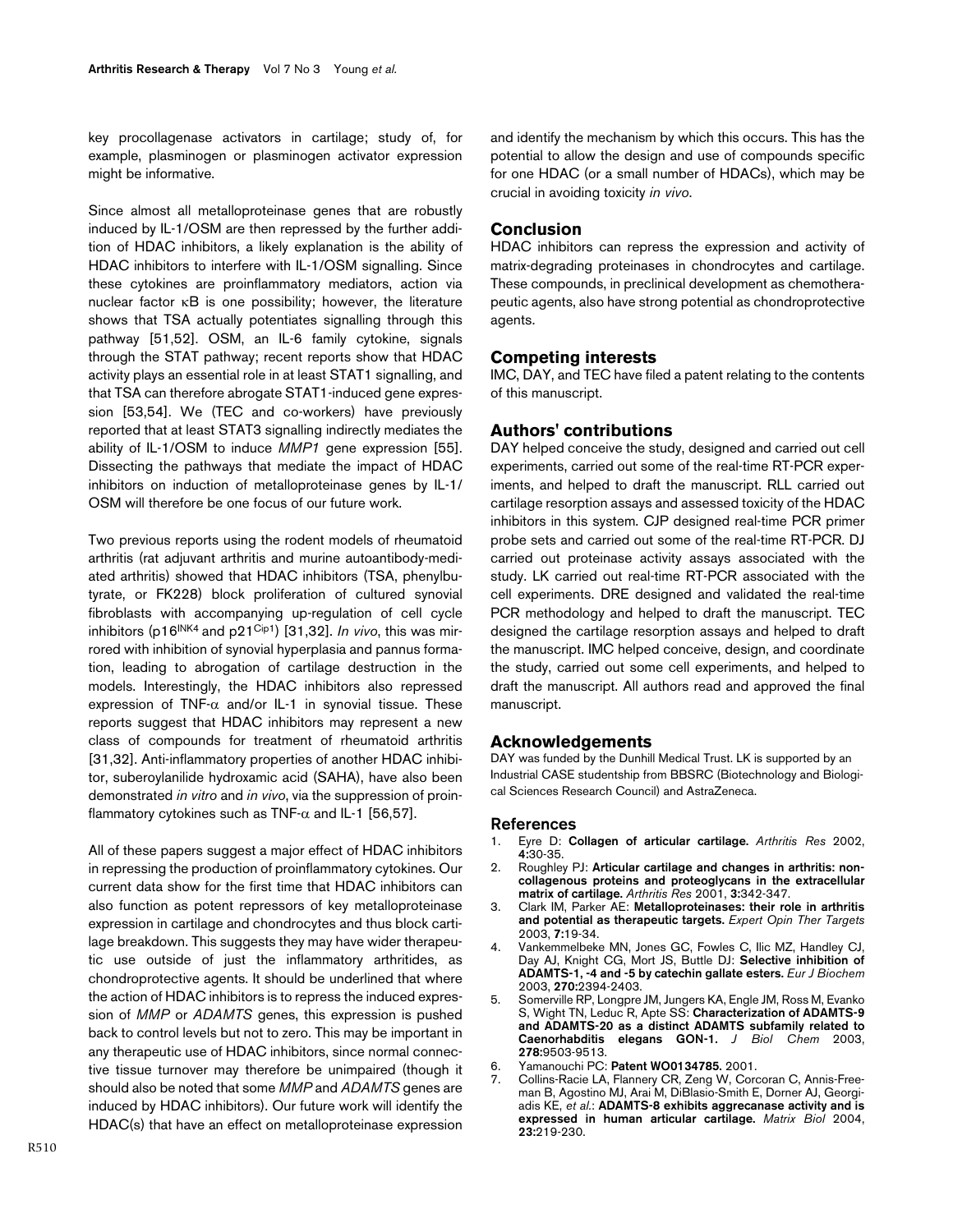- 8. Lark MW, Bayne EK, Flanagan J, Harper CF, Hoerrner LA, Hutchinson NI, Singer II, Donatelli SA, Weidner JR, *et al.*: **[Aggrecan](http://www.ncbi.nlm.nih.gov/entrez/query.fcgi?cmd=Retrieve&db=PubMed&dopt=Abstract&list_uids=9202061) [degradation in human cartilage. Evidence for both matrix met](http://www.ncbi.nlm.nih.gov/entrez/query.fcgi?cmd=Retrieve&db=PubMed&dopt=Abstract&list_uids=9202061)alloproteinase and aggrecanase activity in normal, osteoar[thritic, and rheumatoid joints.](http://www.ncbi.nlm.nih.gov/entrez/query.fcgi?cmd=Retrieve&db=PubMed&dopt=Abstract&list_uids=9202061)** *J Clin Invest* 1997, **100:**93-106.
- 9. Porter S, Clark IM, Kevorkian L, Edwards DR: **[The ADAMTS](http://www.ncbi.nlm.nih.gov/entrez/query.fcgi?cmd=Retrieve&db=PubMed&dopt=Abstract&list_uids=15554875) [metalloproteinases.](http://www.ncbi.nlm.nih.gov/entrez/query.fcgi?cmd=Retrieve&db=PubMed&dopt=Abstract&list_uids=15554875)** *Biochem J* 2005, **386:**15-27.
- 10. Baker AH, Edwards DR, Murphy G: **[Metalloproteinase inhibitors:](http://www.ncbi.nlm.nih.gov/entrez/query.fcgi?cmd=Retrieve&db=PubMed&dopt=Abstract&list_uids=12235282) [biological actions and therapeutic opportunities.](http://www.ncbi.nlm.nih.gov/entrez/query.fcgi?cmd=Retrieve&db=PubMed&dopt=Abstract&list_uids=12235282)** *J Cell Sci* 2002, **115:**3719-3727.
- 11. Wolffe AP, Guschin D: **[Review: chromatin structural features](http://www.ncbi.nlm.nih.gov/entrez/query.fcgi?cmd=Retrieve&db=PubMed&dopt=Abstract&list_uids=10806063) [and targets that regulate transcription.](http://www.ncbi.nlm.nih.gov/entrez/query.fcgi?cmd=Retrieve&db=PubMed&dopt=Abstract&list_uids=10806063)** *J Struct Biol* 2000, **129:**102-122.
- 12. Narlikar GJ, Fan HY, Kingston RE: **[Cooperation between com](http://www.ncbi.nlm.nih.gov/entrez/query.fcgi?cmd=Retrieve&db=PubMed&dopt=Abstract&list_uids=11909519)[plexes that regulate chromatin structure and transcription.](http://www.ncbi.nlm.nih.gov/entrez/query.fcgi?cmd=Retrieve&db=PubMed&dopt=Abstract&list_uids=11909519)** *Cell* 2002, **108:**475-487.
- 13. Sudarsanam P, Winston F: **[The Swi/Snf family nucleosome](http://www.ncbi.nlm.nih.gov/entrez/query.fcgi?cmd=Retrieve&db=PubMed&dopt=Abstract&list_uids=10904263)[remodeling complexes and transcriptional control.](http://www.ncbi.nlm.nih.gov/entrez/query.fcgi?cmd=Retrieve&db=PubMed&dopt=Abstract&list_uids=10904263)** *Trends Genet* 2000, **16:**345-351.
- 14. Berger SL: **[Histone modifications in transcriptional regulation.](http://www.ncbi.nlm.nih.gov/entrez/query.fcgi?cmd=Retrieve&db=PubMed&dopt=Abstract&list_uids=11893486)** *Curr Opin Genet Dev* 2002, **12:**142-148.
- 15. Clayton AL, Rose S, Barratt MJ, Mahadevan LC: **[Phosphoacetyla](http://www.ncbi.nlm.nih.gov/entrez/query.fcgi?cmd=Retrieve&db=PubMed&dopt=Abstract&list_uids=10899125)[tion of histone H3 on c-fos- and c-jun-associated nucleo](http://www.ncbi.nlm.nih.gov/entrez/query.fcgi?cmd=Retrieve&db=PubMed&dopt=Abstract&list_uids=10899125)[somes upon gene activation.](http://www.ncbi.nlm.nih.gov/entrez/query.fcgi?cmd=Retrieve&db=PubMed&dopt=Abstract&list_uids=10899125)** *Embo J* 2000, **19:**3714-3726.
- 16. Kouzarides T: **[Acetylation: a regulatory modification to rival](http://www.ncbi.nlm.nih.gov/entrez/query.fcgi?cmd=Retrieve&db=PubMed&dopt=Abstract&list_uids=10716917) [phosphorylation?](http://www.ncbi.nlm.nih.gov/entrez/query.fcgi?cmd=Retrieve&db=PubMed&dopt=Abstract&list_uids=10716917)** *Embo J* 2000, **19:**1176-1179.
- 17. de Ruijter AJ, van Gennip AH, Caron HN, Kemp S, van Kuilenburg AB: **[Histone deacetylases \(HDACs\): characterization of the](http://www.ncbi.nlm.nih.gov/entrez/query.fcgi?cmd=Retrieve&db=PubMed&dopt=Abstract&list_uids=12429021) [classical HDAC family.](http://www.ncbi.nlm.nih.gov/entrez/query.fcgi?cmd=Retrieve&db=PubMed&dopt=Abstract&list_uids=12429021)** *Biochem J* 2003, **370:**737-749.
- 18. Gao L, Cueto MA, Asselbergs F, Atadja P: **[Cloning and functional](http://www.ncbi.nlm.nih.gov/entrez/query.fcgi?cmd=Retrieve&db=PubMed&dopt=Abstract&list_uids=11948178) [characterization of HDAC11, a novel member of the human](http://www.ncbi.nlm.nih.gov/entrez/query.fcgi?cmd=Retrieve&db=PubMed&dopt=Abstract&list_uids=11948178)**<br>**histone deacetylase family.** J Biol Chem 2002. **[histone deacetylase family.](http://www.ncbi.nlm.nih.gov/entrez/query.fcgi?cmd=Retrieve&db=PubMed&dopt=Abstract&list_uids=11948178)** *J Biol Chem* **277:**25748-25755.
- 19. Ng HH, Bird A: **[Histone deacetylases: silencers for hire.](http://www.ncbi.nlm.nih.gov/entrez/query.fcgi?cmd=Retrieve&db=PubMed&dopt=Abstract&list_uids=10694882)** *Trends Biochem Sci* 2000, **25:**121-126.
- 20. Braun H, Koop R, Ertmer A, Nacht S, Suske G: **[Transcription fac](http://www.ncbi.nlm.nih.gov/entrez/query.fcgi?cmd=Retrieve&db=PubMed&dopt=Abstract&list_uids=11812829)[tor Sp3 is regulated by acetylation.](http://www.ncbi.nlm.nih.gov/entrez/query.fcgi?cmd=Retrieve&db=PubMed&dopt=Abstract&list_uids=11812829)** *Nucleic Acids Res* 2001, **29:**4994-5000.
- 21. Vries RG, Prudenziati M, Zwartjes C, Verlaan M, Kalkhoven E, Zantema A: **[A specific lysine in c-Jun is required for transcrip](http://www.ncbi.nlm.nih.gov/entrez/query.fcgi?cmd=Retrieve&db=PubMed&dopt=Abstract&list_uids=11689449)[tional repression by E1A and is acetylated by p300.](http://www.ncbi.nlm.nih.gov/entrez/query.fcgi?cmd=Retrieve&db=PubMed&dopt=Abstract&list_uids=11689449)** *Embo J* 2001, **20:**6095-6103.
- 22. Gregoretti IV, Lee YM, Goodson HV: **[Molecular evolution of the](http://www.ncbi.nlm.nih.gov/entrez/query.fcgi?cmd=Retrieve&db=PubMed&dopt=Abstract&list_uids=15050820) [histone deacetylase family: functional implications of phyloge](http://www.ncbi.nlm.nih.gov/entrez/query.fcgi?cmd=Retrieve&db=PubMed&dopt=Abstract&list_uids=15050820)[netic analysis.](http://www.ncbi.nlm.nih.gov/entrez/query.fcgi?cmd=Retrieve&db=PubMed&dopt=Abstract&list_uids=15050820)** *J Mol Biol* 2004, **338:**17-31.
- 23. Yoshida M, Kijima M, Akita M, Beppu T: **[Potent and specific inhi](http://www.ncbi.nlm.nih.gov/entrez/query.fcgi?cmd=Retrieve&db=PubMed&dopt=Abstract&list_uids=2211619)[bition of mammalian histone deacetylase both in vivo and in](http://www.ncbi.nlm.nih.gov/entrez/query.fcgi?cmd=Retrieve&db=PubMed&dopt=Abstract&list_uids=2211619) [vitro by trichostatin A.](http://www.ncbi.nlm.nih.gov/entrez/query.fcgi?cmd=Retrieve&db=PubMed&dopt=Abstract&list_uids=2211619)** *J Biol Chem* 1990, **265:**17174-17179.
- 24. Kruh J: **[Effects of sodium butyrate, a new pharmacological](http://www.ncbi.nlm.nih.gov/entrez/query.fcgi?cmd=Retrieve&db=PubMed&dopt=Abstract&list_uids=6174854) [agent, on cells in culture.](http://www.ncbi.nlm.nih.gov/entrez/query.fcgi?cmd=Retrieve&db=PubMed&dopt=Abstract&list_uids=6174854)** *Mol Cell Biochem* 1982, **42:**65-82.
- 25. Bernstein BE, Tong JK, Schreiber SL: **[Genomewide studies of](http://www.ncbi.nlm.nih.gov/entrez/query.fcgi?cmd=Retrieve&db=PubMed&dopt=Abstract&list_uids=11095743) [histone deacetylase function in yeast.](http://www.ncbi.nlm.nih.gov/entrez/query.fcgi?cmd=Retrieve&db=PubMed&dopt=Abstract&list_uids=11095743)** *Proc Natl Acad Sci USA* 2000, **97:**13708-13713.
- 26. Mulholland NM, Soeth E, Smith CL: **[Inhibition of MMTV transcrip](http://www.ncbi.nlm.nih.gov/entrez/query.fcgi?cmd=Retrieve&db=PubMed&dopt=Abstract&list_uids=12894222)[tion by HDAC inhibitors occurs independent of changes in](http://www.ncbi.nlm.nih.gov/entrez/query.fcgi?cmd=Retrieve&db=PubMed&dopt=Abstract&list_uids=12894222) chromatin remodeling and increased histone acetylation.** *Oncogene* 2003, **22:**4807-4818.
- 27. Nair AR, Boersma LJ, Schiltz L, Chaudhry MA, Muschel RJ, Chaudry A: **[Paradoxical effects of trichostatin A: inhibition of](http://www.ncbi.nlm.nih.gov/entrez/query.fcgi?cmd=Retrieve&db=PubMed&dopt=Abstract&list_uids=11295287) NF-Y-associated histone acetyltransferase activity, phosphor[ylation of hGCN5 and downregulation of cyclin A and B1](http://www.ncbi.nlm.nih.gov/entrez/query.fcgi?cmd=Retrieve&db=PubMed&dopt=Abstract&list_uids=11295287) [mRNA.](http://www.ncbi.nlm.nih.gov/entrez/query.fcgi?cmd=Retrieve&db=PubMed&dopt=Abstract&list_uids=11295287)** *Cancer Lett* 2001, **166:**55-64.
- 28. Pujuguet P, Radisky D, Levy D, Lacza C, Bissell MJ: **[Trichostatin](http://www.ncbi.nlm.nih.gov/entrez/query.fcgi?cmd=Retrieve&db=PubMed&dopt=Abstract&list_uids=11746508) [A inhibits beta-casein expression in mammary epithelial cells.](http://www.ncbi.nlm.nih.gov/entrez/query.fcgi?cmd=Retrieve&db=PubMed&dopt=Abstract&list_uids=11746508)** *J Cell Biochem* 2001, **83:**660-670.
- 29. Saunders N, Dicker A, Popa C, Jones S, Dahler A: **[Histone](http://www.ncbi.nlm.nih.gov/entrez/query.fcgi?cmd=Retrieve&db=PubMed&dopt=Abstract&list_uids=9927053) [deacetylase inhibitors as potential anti-skin cancer agents.](http://www.ncbi.nlm.nih.gov/entrez/query.fcgi?cmd=Retrieve&db=PubMed&dopt=Abstract&list_uids=9927053)** *Cancer Res* 1999, **59:**399-404.
- 30. Johnstone RW: **[Histone-deacetylase inhibitors: novel drugs for](http://www.ncbi.nlm.nih.gov/entrez/query.fcgi?cmd=Retrieve&db=PubMed&dopt=Abstract&list_uids=12120280) [the treatment of cancer.](http://www.ncbi.nlm.nih.gov/entrez/query.fcgi?cmd=Retrieve&db=PubMed&dopt=Abstract&list_uids=12120280)** *Nat Rev Drug Discov* 2002, **1:**287-299.
- 31. Chung YL, Lee MY, Wang AJ, Yao LF: **[A therapeutic strategy](http://www.ncbi.nlm.nih.gov/entrez/query.fcgi?cmd=Retrieve&db=PubMed&dopt=Abstract&list_uids=14599803) uses histone deacetylase inhibitors to modulate the expres[sion of genes involved in the pathogenesis of rheumatoid](http://www.ncbi.nlm.nih.gov/entrez/query.fcgi?cmd=Retrieve&db=PubMed&dopt=Abstract&list_uids=14599803) [arthritis.](http://www.ncbi.nlm.nih.gov/entrez/query.fcgi?cmd=Retrieve&db=PubMed&dopt=Abstract&list_uids=14599803)** *Mol Ther* 2003, **8:**707-717.
- 32. Nishida K, Komiyama T, Miyazawa S, Shen ZN, Furumatsu T, Doi H, Yoshida A, Yamana J, Yamamura M, Ninomiya Y, *et al.*: **[Histone](http://www.ncbi.nlm.nih.gov/entrez/query.fcgi?cmd=Retrieve&db=PubMed&dopt=Abstract&list_uids=15476220) [deacetylase inhibitor suppression of autoantibody-mediated](http://www.ncbi.nlm.nih.gov/entrez/query.fcgi?cmd=Retrieve&db=PubMed&dopt=Abstract&list_uids=15476220)**

**[arthritis in mice via regulation of p16INK4a and p21\(WAF1/](http://www.ncbi.nlm.nih.gov/entrez/query.fcgi?cmd=Retrieve&db=PubMed&dopt=Abstract&list_uids=15476220) [Cip1\) expression.](http://www.ncbi.nlm.nih.gov/entrez/query.fcgi?cmd=Retrieve&db=PubMed&dopt=Abstract&list_uids=15476220)** *Arthritis Rheum* 2004, **50:**3365-3376.

- 33. Nuttall RK, Pennington CJ, Taplin J, Wheal A, Yong VW, Forsyth PA, Edwards DR: **[Elevated membrane-type matrix metallopro](http://www.ncbi.nlm.nih.gov/entrez/query.fcgi?cmd=Retrieve&db=PubMed&dopt=Abstract&list_uids=12651907)[teinases in gliomas revealed by profiling proteases and inhib](http://www.ncbi.nlm.nih.gov/entrez/query.fcgi?cmd=Retrieve&db=PubMed&dopt=Abstract&list_uids=12651907)[itors in human cancer cells.](http://www.ncbi.nlm.nih.gov/entrez/query.fcgi?cmd=Retrieve&db=PubMed&dopt=Abstract&list_uids=12651907)** *Mol Cancer Res* 2003, **1:**333-345.
- 34. Porter S, Scott SD, Sassoon EM, Williams MR, Jones JL, Girling AC, Ball RY, Edwards DR: **[Dysregulated expression of adama](http://www.ncbi.nlm.nih.gov/entrez/query.fcgi?cmd=Retrieve&db=PubMed&dopt=Abstract&list_uids=15073121)[lysin-thrombospondin genes in human breast carcinoma.](http://www.ncbi.nlm.nih.gov/entrez/query.fcgi?cmd=Retrieve&db=PubMed&dopt=Abstract&list_uids=15073121)** *Clin Cancer Res* 2004, **10:**2429-2440.
- 35. Robbins JR, Thomas B, Tan L, Choy B, Arbiser JL, Berenbaum F, Goldring MB: **[Immortalized human adult articular chondro](http://www.ncbi.nlm.nih.gov/entrez/query.fcgi?cmd=Retrieve&db=PubMed&dopt=Abstract&list_uids=11037878)[cytes maintain cartilage-specific phenotype and responses to](http://www.ncbi.nlm.nih.gov/entrez/query.fcgi?cmd=Retrieve&db=PubMed&dopt=Abstract&list_uids=11037878) [interleukin-1beta.](http://www.ncbi.nlm.nih.gov/entrez/query.fcgi?cmd=Retrieve&db=PubMed&dopt=Abstract&list_uids=11037878)** *Arthritis Rheum* 2000, **43:**2189-2201.
- 36. Billington CJ: **[Cartilage proteoglycan release assay.](http://www.ncbi.nlm.nih.gov/entrez/query.fcgi?cmd=Retrieve&db=PubMed&dopt=Abstract&list_uids=11217320)** *Methods Mol Biol* 2001, **151:**451-456.
- 37. Shingleton WD, Ellis AJ, Rowan AD, Cawston TE: **[Retinoic acid](http://www.ncbi.nlm.nih.gov/entrez/query.fcgi?cmd=Retrieve&db=PubMed&dopt=Abstract&list_uids=10996843) combines with interleukin-1 to promote the degradation of [collagen from bovine nasal cartilage: matrix metalloprotein](http://www.ncbi.nlm.nih.gov/entrez/query.fcgi?cmd=Retrieve&db=PubMed&dopt=Abstract&list_uids=10996843)[ases-1 and -13 are involved in cartilage collagen breakdown.](http://www.ncbi.nlm.nih.gov/entrez/query.fcgi?cmd=Retrieve&db=PubMed&dopt=Abstract&list_uids=10996843)** *J Cell Biochem* 2000, **79:**519-531.
- 38. Koshy PJ, Rowan AD, Life PF, Cawston TE: **[96-well plate assays](http://www.ncbi.nlm.nih.gov/entrez/query.fcgi?cmd=Retrieve&db=PubMed&dopt=Abstract&list_uids=10552905) [for measuring collagenase activity using \(3\)H-acetylated](http://www.ncbi.nlm.nih.gov/entrez/query.fcgi?cmd=Retrieve&db=PubMed&dopt=Abstract&list_uids=10552905) [collagen.](http://www.ncbi.nlm.nih.gov/entrez/query.fcgi?cmd=Retrieve&db=PubMed&dopt=Abstract&list_uids=10552905)** *Anal Biochem* 1999, **275:**202-207.
- 39. Clark IM, Wright JK, Cawston TE, Hazleman BL: **[Polyclonal anti](http://www.ncbi.nlm.nih.gov/entrez/query.fcgi?cmd=Retrieve&db=PubMed&dopt=Abstract&list_uids=1318493)bodies against human fibroblast collagenase and the design [of an enzyme-linked immunosorbent assay to measure TIMP](http://www.ncbi.nlm.nih.gov/entrez/query.fcgi?cmd=Retrieve&db=PubMed&dopt=Abstract&list_uids=1318493)[collagenase complex.](http://www.ncbi.nlm.nih.gov/entrez/query.fcgi?cmd=Retrieve&db=PubMed&dopt=Abstract&list_uids=1318493)** *Matrix* 1992, **12:**108-115.
- 40. Cowell S, Knauper V, Stewart ML, D'Ortho MP, Stanton H, Hembry RM, Lopez-Otin C, Reynolds JJ, Murphy G: **[Induction of](http://www.ncbi.nlm.nih.gov/entrez/query.fcgi?cmd=Retrieve&db=PubMed&dopt=Abstract&list_uids=9531484) [matrix metalloproteinase activation cascades based on mem](http://www.ncbi.nlm.nih.gov/entrez/query.fcgi?cmd=Retrieve&db=PubMed&dopt=Abstract&list_uids=9531484)brane-type 1 matrix metalloproteinase: associated activation [of gelatinase A, gelatinase B and collagenase 3.](http://www.ncbi.nlm.nih.gov/entrez/query.fcgi?cmd=Retrieve&db=PubMed&dopt=Abstract&list_uids=9531484)** *Biochem J* 1998, **331(Pt 2):**453-458.
- 41. Cawston TE, Curry VA, Summers CA, Clark IM, Riley GP, Life PF, Spaull JR, Goldring MB, Koshy PJ, Rowan AD, *et al.*: **[The role of](http://www.ncbi.nlm.nih.gov/entrez/query.fcgi?cmd=Retrieve&db=PubMed&dopt=Abstract&list_uids=9778217) [oncostatin M in animal and human connective tissue collagen](http://www.ncbi.nlm.nih.gov/entrez/query.fcgi?cmd=Retrieve&db=PubMed&dopt=Abstract&list_uids=9778217) [turnover and its localization within the rheumatoid joint.](http://www.ncbi.nlm.nih.gov/entrez/query.fcgi?cmd=Retrieve&db=PubMed&dopt=Abstract&list_uids=9778217)** *Arthritis Rheum* 1998, **41:**1760-1771.
- 42. Rowan AD, Hui W, Cawston TE, Richards CD: **[Adenoviral gene](http://www.ncbi.nlm.nih.gov/entrez/query.fcgi?cmd=Retrieve&db=PubMed&dopt=Abstract&list_uids=12759253) [transfer of interleukin-1 in combination with oncostatin M](http://www.ncbi.nlm.nih.gov/entrez/query.fcgi?cmd=Retrieve&db=PubMed&dopt=Abstract&list_uids=12759253) [induces significant joint damage in a murine model.](http://www.ncbi.nlm.nih.gov/entrez/query.fcgi?cmd=Retrieve&db=PubMed&dopt=Abstract&list_uids=12759253)** *Am J Pathol* 2003, **162:**1975-1984.
- 43. Furumai R, Komatsu Y, Nishino N, Khochbin S, Yoshida M, Horinouchi S: **[Potent histone deacetylase inhibitors built from](http://www.ncbi.nlm.nih.gov/entrez/query.fcgi?cmd=Retrieve&db=PubMed&dopt=Abstract&list_uids=11134513) [trichostatin A and cyclic tetrapeptide antibiotics including](http://www.ncbi.nlm.nih.gov/entrez/query.fcgi?cmd=Retrieve&db=PubMed&dopt=Abstract&list_uids=11134513) [trapoxin.](http://www.ncbi.nlm.nih.gov/entrez/query.fcgi?cmd=Retrieve&db=PubMed&dopt=Abstract&list_uids=11134513)** *Proc Natl Acad Sci USA* 2001, **98:**87-92.
- 44. Knauper V, Lopez-Otin C, Smith B, Knight G, Murphy G: **[Bio](http://www.ncbi.nlm.nih.gov/entrez/query.fcgi?cmd=Retrieve&db=PubMed&dopt=Abstract&list_uids=8576151)[chemical characterization of human collagenase-3.](http://www.ncbi.nlm.nih.gov/entrez/query.fcgi?cmd=Retrieve&db=PubMed&dopt=Abstract&list_uids=8576151)** *J Biol Chem* 1996, **271:**1544-1550.
- 45. Clark IM, Cawston TE: **[Fragments of human fibroblast colla](http://www.ncbi.nlm.nih.gov/entrez/query.fcgi?cmd=Retrieve&db=PubMed&dopt=Abstract&list_uids=2557822)[genase. Purification and characterization.](http://www.ncbi.nlm.nih.gov/entrez/query.fcgi?cmd=Retrieve&db=PubMed&dopt=Abstract&list_uids=2557822)** *Biochem J* 1989, **263:**201-206.
- 46. Koshy PJ, Lundy CJ, Rowan AD, Porter S, Edwards DR, Hogan A, Clark IM, Cawston TE: **[The modulation of matrix metalloprotei](http://www.ncbi.nlm.nih.gov/entrez/query.fcgi?cmd=Retrieve&db=PubMed&dopt=Abstract&list_uids=11953973)nase and ADAM gene expression in human chondrocytes by interleukin-1 and oncostatin M: a time-course study using [real-time quantitative reverse transcription-polymerase chain](http://www.ncbi.nlm.nih.gov/entrez/query.fcgi?cmd=Retrieve&db=PubMed&dopt=Abstract&list_uids=11953973) [reaction.](http://www.ncbi.nlm.nih.gov/entrez/query.fcgi?cmd=Retrieve&db=PubMed&dopt=Abstract&list_uids=11953973)** *Arthritis Rheum* 2002, **46:**961-967.
- 47. Ailenberg M, Silverman M: **[Differential effects of trichostatin A](http://www.ncbi.nlm.nih.gov/entrez/query.fcgi?cmd=Retrieve&db=PubMed&dopt=Abstract&list_uids=12604329) [on gelatinase A expression in 3T3 fibroblasts and HT-1080 fib](http://www.ncbi.nlm.nih.gov/entrez/query.fcgi?cmd=Retrieve&db=PubMed&dopt=Abstract&list_uids=12604329)rosarcoma cells: implications for use of TSA in cancer therapy.** *Biochem Biophys Res Commun* 2003, **302:**181-185.
- 48. Ailenberg M, Silverman M: **[Trichostatin A-histone deacetylase](http://www.ncbi.nlm.nih.gov/entrez/query.fcgi?cmd=Retrieve&db=PubMed&dopt=Abstract&list_uids=12379227) [inhibitor with clinical therapeutic potential-is also a selective](http://www.ncbi.nlm.nih.gov/entrez/query.fcgi?cmd=Retrieve&db=PubMed&dopt=Abstract&list_uids=12379227) [and potent inhibitor of gelatinase A expression.](http://www.ncbi.nlm.nih.gov/entrez/query.fcgi?cmd=Retrieve&db=PubMed&dopt=Abstract&list_uids=12379227)** *Biochem Biophys Res Commun* 2002, **298:**110-115.
- 49. Milner JM, Elliott SF, Cawston TE: **[Activation of procollagenases](http://www.ncbi.nlm.nih.gov/entrez/query.fcgi?cmd=Retrieve&db=PubMed&dopt=Abstract&list_uids=11592371) [is a key control point in cartilage collagen degradation: inter](http://www.ncbi.nlm.nih.gov/entrez/query.fcgi?cmd=Retrieve&db=PubMed&dopt=Abstract&list_uids=11592371)[action of serine and metalloproteinase pathways.](http://www.ncbi.nlm.nih.gov/entrez/query.fcgi?cmd=Retrieve&db=PubMed&dopt=Abstract&list_uids=11592371)** *Arthritis Rheum* 2001, **44:**2084-2096.
- 50. Milner JM, Rowan AD, Elliott SF, Cawston TE: **[Inhibition of furin](http://www.ncbi.nlm.nih.gov/entrez/query.fcgi?cmd=Retrieve&db=PubMed&dopt=Abstract&list_uids=12687549)**like enzymes blocks interleukin-1alpha/oncostatin M-stimu-<br>lated cartilage degradation. Arthritis Rheum 2003. **[lated cartilage degradation.](http://www.ncbi.nlm.nih.gov/entrez/query.fcgi?cmd=Retrieve&db=PubMed&dopt=Abstract&list_uids=12687549)** *Arthritis Rheum* 2003, **48:**1057-1066.
- 51. Ashburner BP, Westerheide SD, Baldwin AS Jr: **[The p65 \(RelA\)](http://www.ncbi.nlm.nih.gov/entrez/query.fcgi?cmd=Retrieve&db=PubMed&dopt=Abstract&list_uids=11564889) [subunit of NF-kappaB interacts with the histone deacetylase](http://www.ncbi.nlm.nih.gov/entrez/query.fcgi?cmd=Retrieve&db=PubMed&dopt=Abstract&list_uids=11564889)**